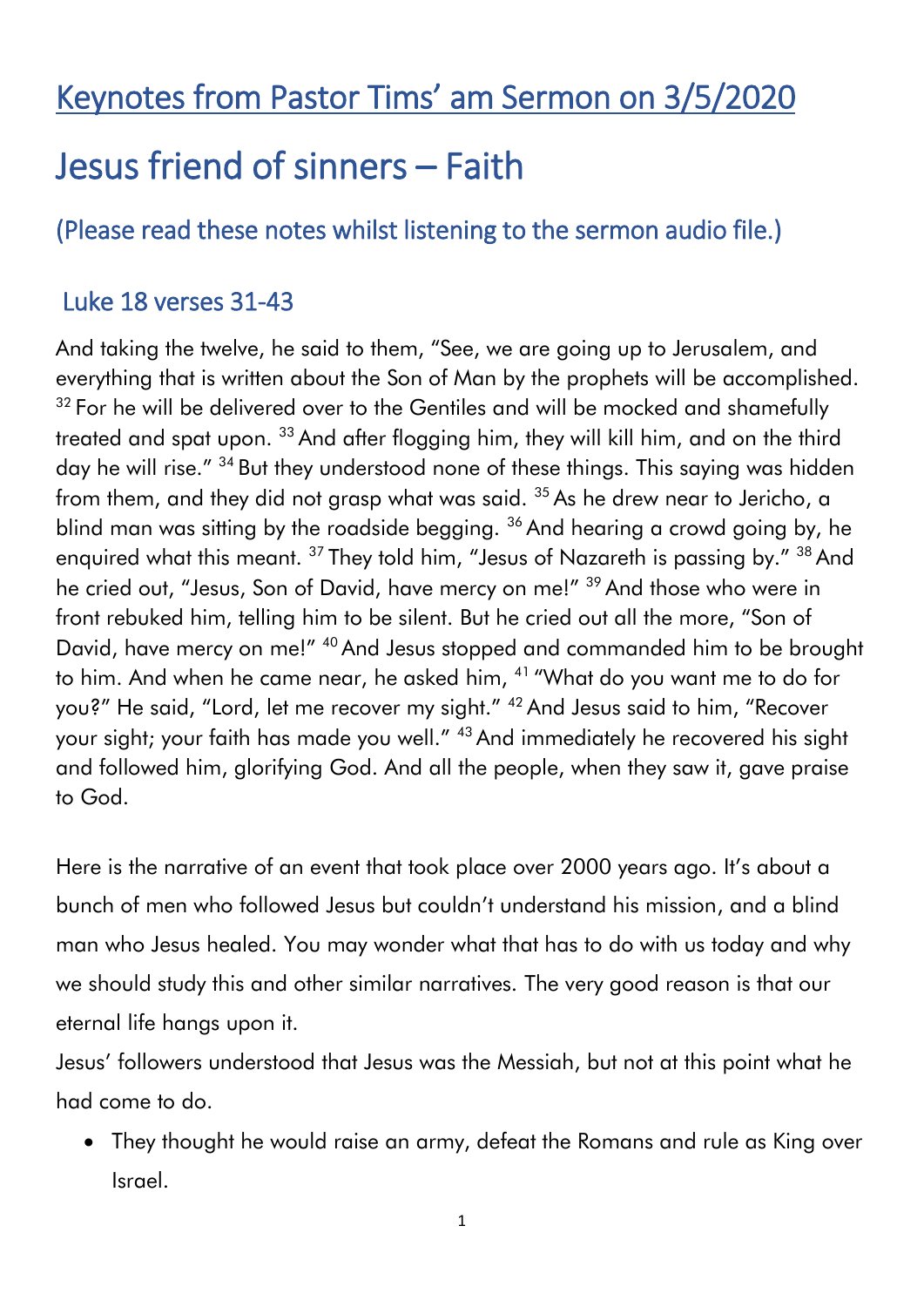Jesus was actually going to Jerusalem to die

If they couldn't understand why Jesus came, then they can't explain it to us. As eternal life depends on whether we have understood who Jesus is and why he came, we need to know if these men ever got to understand. That's where the narrative of the blind man comes in.

In Jesus' day, it was assumed that the poor and sick were outside God's kingdom. Jesus shows instead that

the religious and the rich are outside the kingdom (Luke 18:9-14, 18-30) while those who know they are

sinners seek mercy and find it. Jesus is the friend to those who:

- know they are sinners and have nothing to offer God
- confess their sin and put their trust in Jesus

## Confession and faith are the keys to enjoying Jesus' friendship and therefore eternal life.

We see three aspects of faith in this narrative – seeing, asking and receiving.

#### 1. Faith sees Jesus for who he really is

Bartimaeus (named in the other gospel accounts) had nothing and could only beg for money and food. He realises something unusual is going on. w36-38 And hearing a crowd going by, he enquired what this meant. <sup>37</sup> They told him, "Jesus of Nazareth is passing by." <sup>38</sup> And he cried out, "Jesus, Son of David, have mercy on me!" The crowds see Jesus as:

- a human from Nazareth who works miracles and might save them from the Romans, but a human nonetheless.
- They have physical sight but are spiritually blind

Bartimaeus has physical blindness but understands that Jesus is:

- The Son of David the one of whom God had spoken over the centuries as anointed by him to save his people and rule with justice, fulfilling all his promises.
- The promised Messiah and Saviour.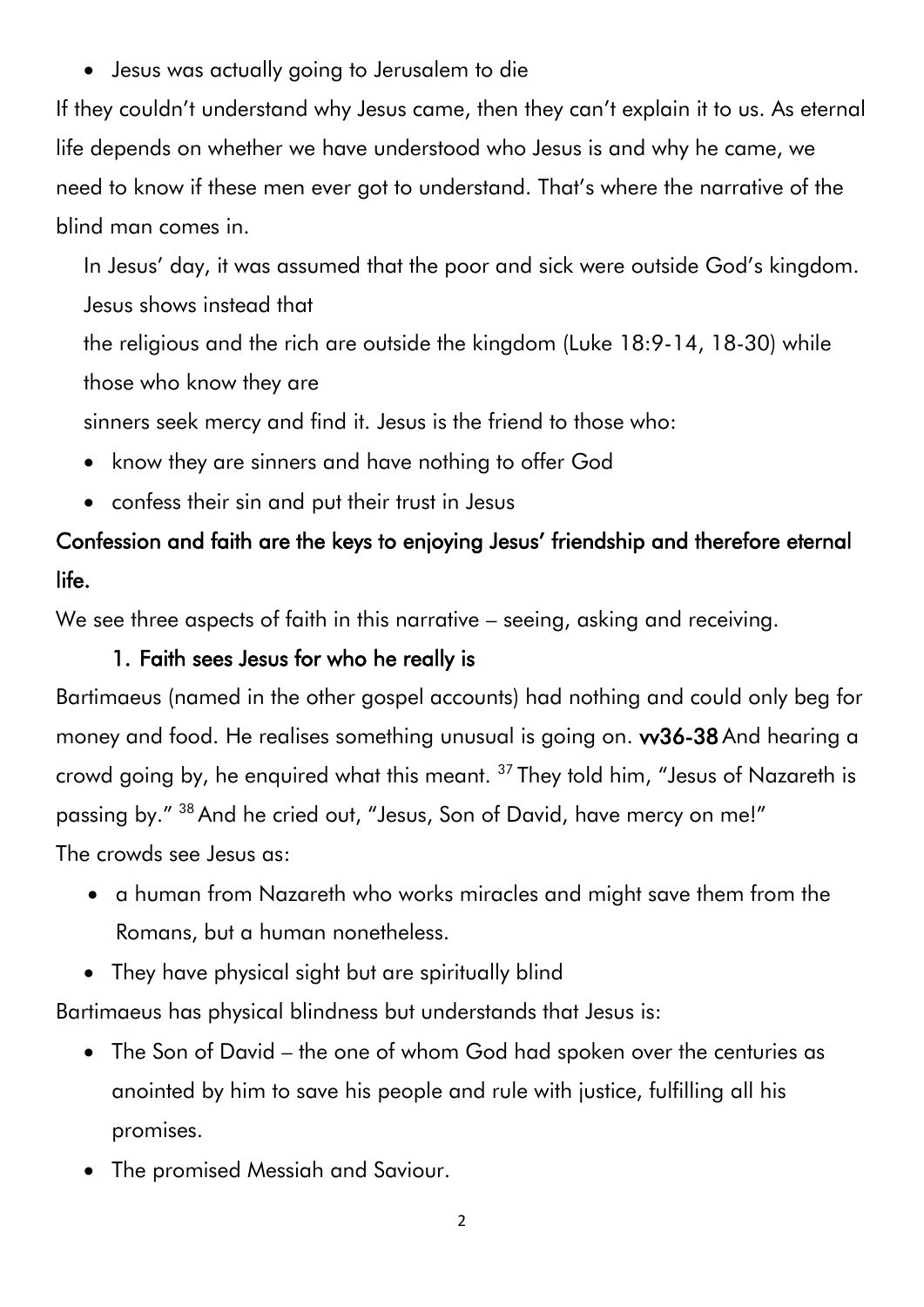Many people today only see Jesus as human – a good teacher and a great prophet maybe, but not the eternal God made flesh who came to save sinners from the sentence of eternal death. One of the reasons for this is that they lack a real faith that:

- embraces Jesus as friend of sinners
- sees Jesus as he really is

#### 2. Faith asks Jesus for mercy without giving up

The expectation of the people living in Jesus' day was that the Messiah would bring a period of healing. Jesus uses that as the evidence to prove to John the Baptist that he is the Messiah, when John was imprisoned and appears to doubt. Luke 7:20-22 "Go and tell John what you have seen and heard: the blind receive their sight, the lame walk, lepers are cleansed, and the deaf hear, the dead are raised up, the poor have good news preached to them."

Bartimaeus exercises faith and reasons this out, seeing what the crowd cannot, even though he is blind:

- he sees that Jesus is the Messiah, the Son of David
- he reasons that when Messiah comes, he would bring healing and therefore Jesus can heal him

His faith doesn't just lead him to reason this out – it leads him to act on what he knows to be true. He knows:

- Jesus is there and Jesus can help
- he needs Jesus' help and therefore he needs to act

He does the only thing he can do vv38-39 And he cried out, "Jesus, Son of David, have mercy on me!" And those who were in front rebuked him, telling him to be silent. But he cried out all the more, "Son of David, have mercy on me!"

## He has nothing to lose and crucially is not put off when the crowds tell him to be quiet. He knows he might never get this opportunity again.

 You may know who Jesus is, having reasoned that he must be more than a human Jesus as he has a worldwide following after more than 2000 years.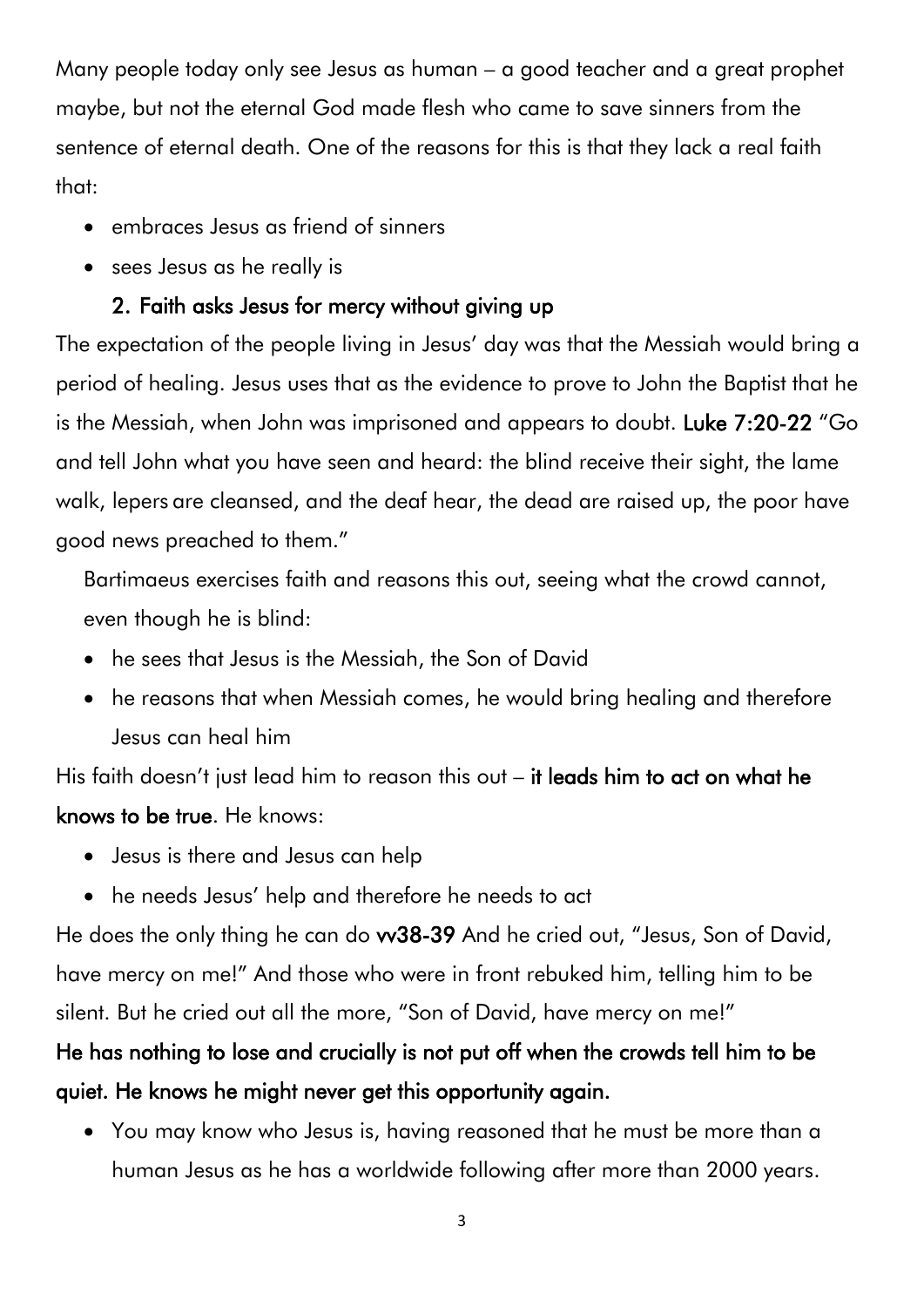You may have worked out through reading the Bible that Jesus is who he says

he is, and therefore able to save you from your sin and give you eternal life You may have faith to believe that, but you're not acting on it and calling out to Jesus to have mercy on you.

One of the reasons may be because you're afraid of the crowds in your life - friends, family, work colleagues or neighbours.

Right now, Jesus is effectively passing by. He may not ever come near again and this might be the last opportunity you have to seek his friendship and eternal life. Please act now on what you know to be true.

#### 3. Faith receives Jesus' power to save eternally

Jesus was always ready to serve. He was on his way to Jerusalem, going to accomplish the mission his Father had sent him on and to suffer the terrible death that would involve.

Yet our wonderful Saviour had time to stop and take notice of a blind man.

The crowds probably considered Bartimaeus as unworthy to speak to Jesus, because, to them, his disability meant that he or his parents had sinned.

- Yet, in faith, this man sees Jesus for who he really is, cries out to him for mercy and Jesus calls him to come near vv40-43 when he came near, he asked him, <sup>41</sup> "What do you want me to do for you?" He said, "Lord, let me recover my sight." <sup>42</sup> And Jesus said to him, "Recover your sight; your faith has made you well." <sup>43</sup> And immediately he recovered his sight and followed him, glorifying God. And all the people, when they saw it, gave praise to God.
- There is much more going on here than just a physical healing, though that does happen too. Your faith has made you well literally means your faith has saved you.

Bartimaeus' life has been turned around unexpectedly. Although his blindness probably wasn't a direct result of his sin, he nevertheless was a sinner, because all humanity is born spiritually blind to the beauty of God so we don't worship him as

4